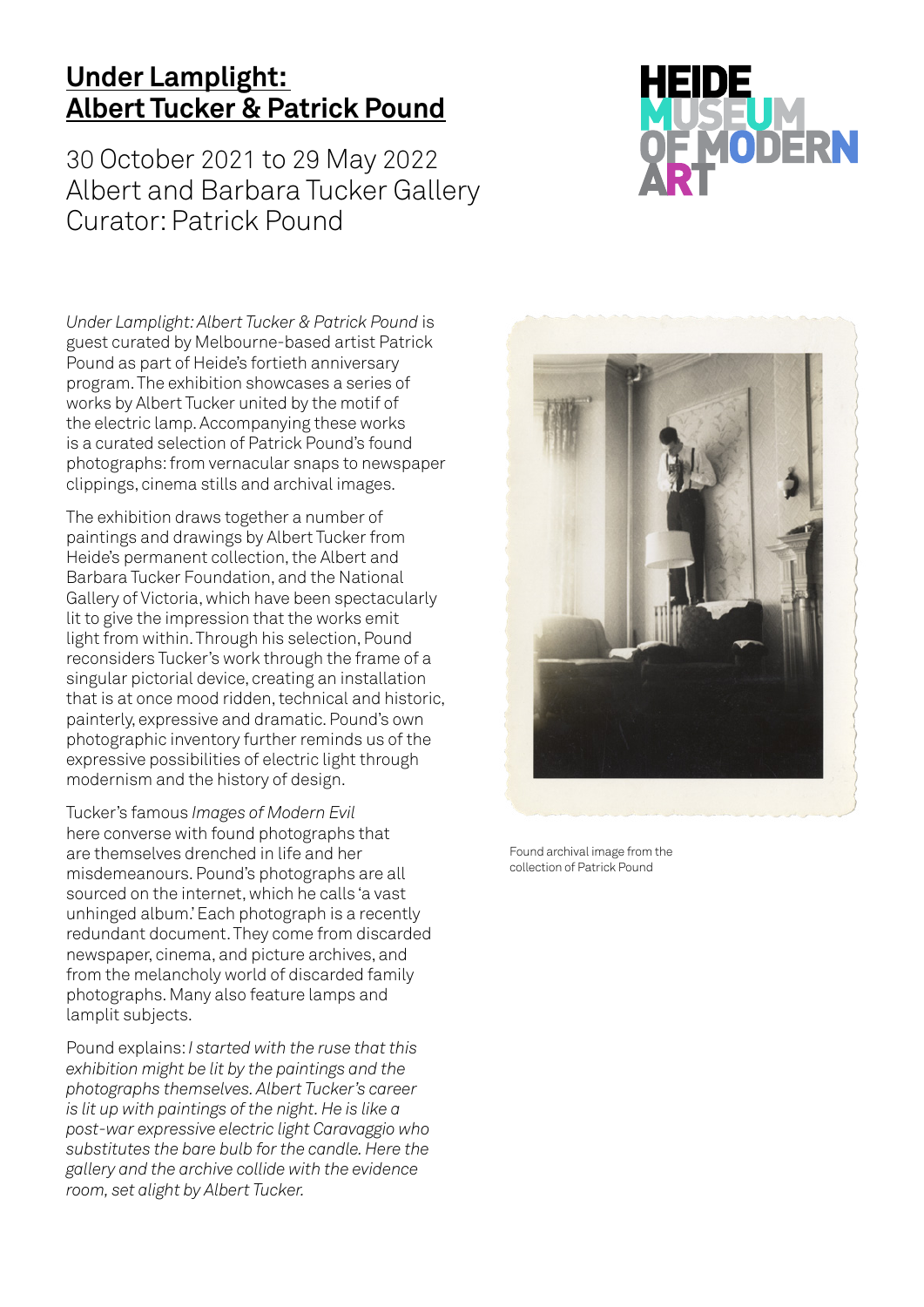## **List of works**

This catalogue is arranged alphabetically by artist then chronologically. Measurements are height before width before depth.

## **Albert Tucker**

born 1914 Melbourne; died 1999 Melbourne



*Arthur Boyd, Yvonne Lennie and Joy Hester* c.1944 gelatin silver photograph  $30.4 \times 40.3$  cm Gift of Barbara Tucker 2001



*Melbourne Street Scene (Untitled Night Image)* 1944 watercolour, pencil and brush and ink on paper  $18 \times 24$  cm On long-term loan from the Albert and Barbara Tucker Foundation, Melbourne



*Study for Image of Modern Evil 9* 1944 watercolour, gouache and brush and ink on paper  $17.5 \times 24$  cm Private collection, United Kingdom



*Woman* 1945 oil on composition board  $31 \times 40.5$  cm Albert and Barbara Tucker Foundation, Melbourne



*Image of Modern Evil no.28* 1946 oil on cardboard  $60.8 \times 50.9 \text{ cm}$ National Gallery of Victoria, Melbourne Purchased through The Art Foundation of Victoria with the assistance of Henry Krongold CBE and Dinah Krongold, Founder Benefactors, 1982



*Vaudevillian* 1946 oil on muslin on cardboard  $67 \times 78.5$  cm Bequest of John and Sunday Reed 1982



*Remembrance* 1947 watercolour on paper  $29 \times 26$  cm On long-term loan from the Albert and Barbara Tucker Foundation, Melbourne



*(Woman)* 1948 watercolour, ink and wash on paper  $21.5 \times 17.5$  cm Albert and Barbara Tucker Foundation, Melbourne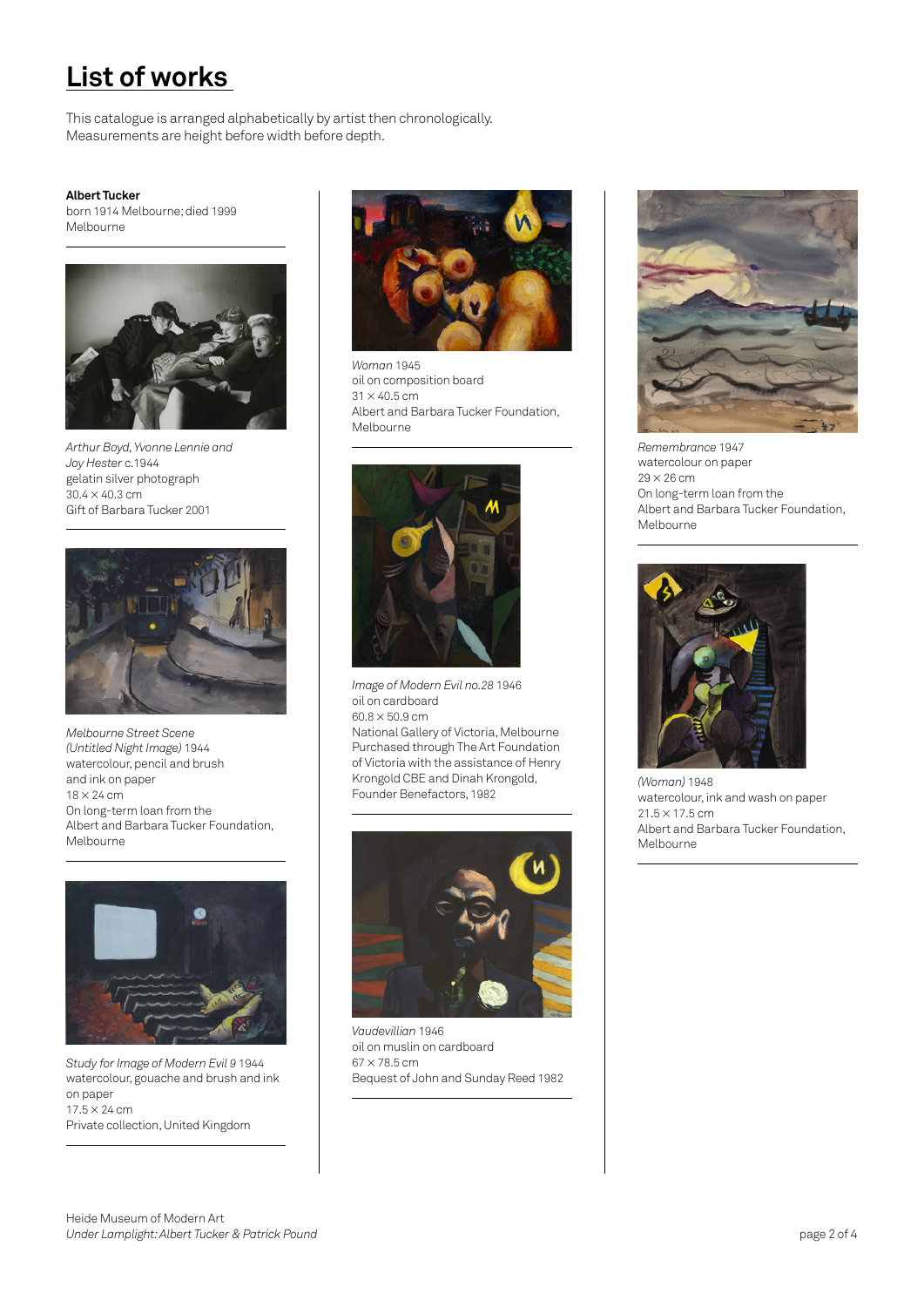

*Duel* 1954 oil on composition board  $81 \times 62$  cm On long-term loan from the Albert and Barbara Tucker Foundation, Melbourne



*Killing* 1954 oil on composition board  $81 \times 62$  cm On long-term loan from the Albert and Barbara Tucker Foundation, Melbourne



*Lancaster Gate Underground* 1957 gouache  $31 \times 42.5$  cm Albert and Barbara Tucker Foundation, Melbourne



*London Bus* 1957 oil on composition board 122 × 92 cm On long-term loan from the Albert and Barbara Tucker Foundation, Melbourne



*Image of Modern Evil* 1972 pen and chalk on paper  $22.5 \times 29 \, \text{cm}$ Albert and Barbara Tucker Foundation, Melbourne



*Image of Modern Evil* 1972 cast bronze  $10.4 \times 36 \times 16.5$  cm Gift of Dr Joseph Brown AO OBE 2005



*(Joy and friends)* c.1983 oil on composition board 81.5 × 122 cm Albert and Barbara Tucker Foundation, Melbourne



*(Garden, St Kilda)* (c.1985) oil on canvas  $60.5 \times 76$  cm Albert and Barbara Tucker Foundation, Melbourne



*Bridge* 1987 synthetic polymer paint on hardboard 96 × 122 cm Albert and Barbara Tucker Foundation, Melbourne

ALL WORKS: © Albert and Barbara Tucker Foundation Courtesy of Smith & Singer Fine Art